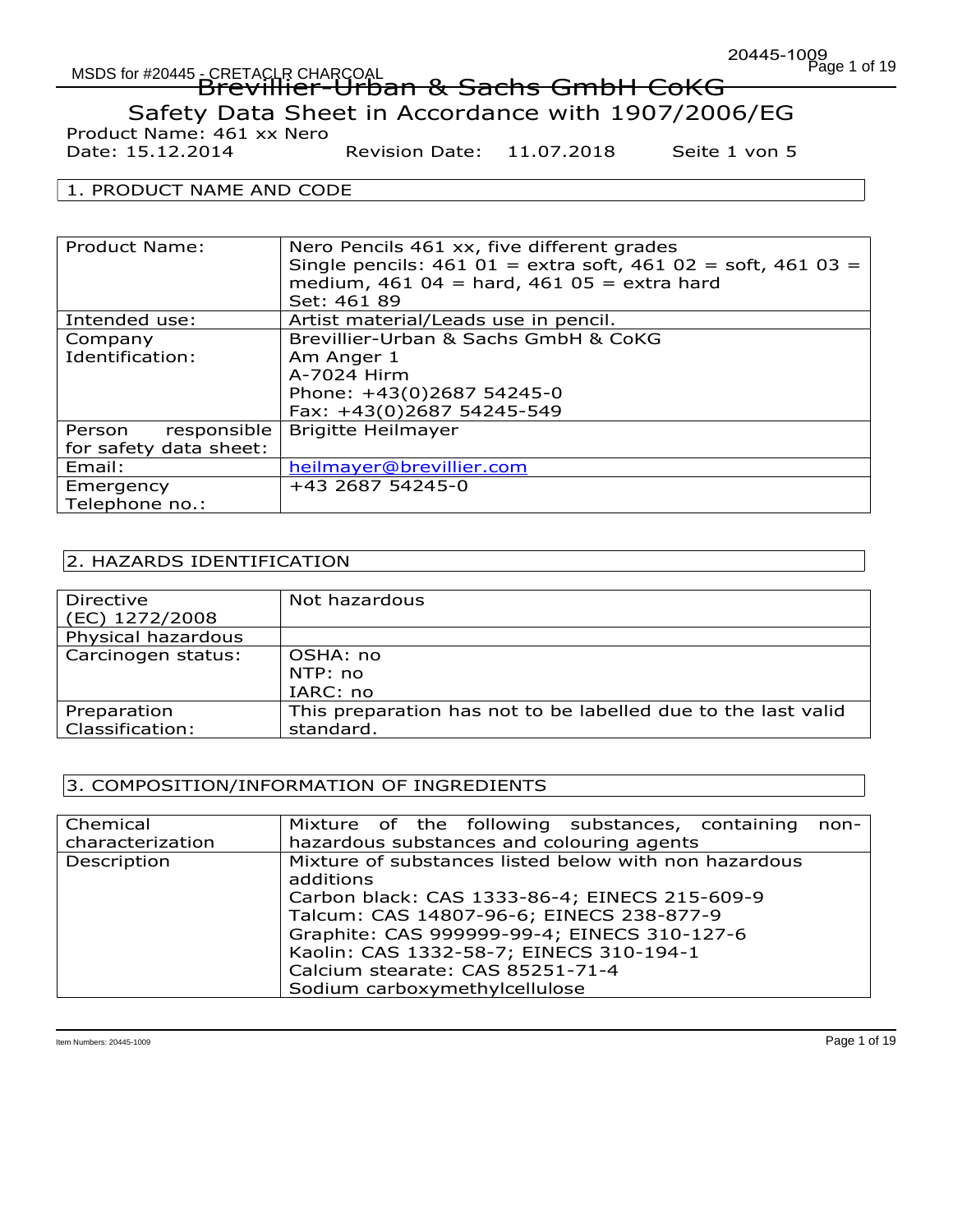Date: 15.12.2014 Revision Date: 11.07.2018 Seite 2 von 5

|                         | Soap powder<br>Tallow<br>Stearic acid: CAS 67701-03-5 |
|-------------------------|-------------------------------------------------------|
| Dangerous<br>components | None                                                  |

# 4. FIRST AID MEASURES

| First Aid           |                                                                                                                                  |
|---------------------|----------------------------------------------------------------------------------------------------------------------------------|
| <b>Skin Contact</b> | Remove any contaminated clothing. Wash with soap &<br>flowing water for 15 minutes. If irritation occurs consult a<br>physician. |
| Eye Contact         | Irrigate with a suitable eye solution or water for ten minutes<br>- obtain medical attention.                                    |
| Inhalation          |                                                                                                                                  |
| Ingestion           | Give plenty to drink if ingestion is suspected. DO NOT<br>induce vomiting and consult a physician.                               |

# 5. FIRE-FIGHTING MEASURES

| Hazard                     | Explosive Limits: none                                                                                             |
|----------------------------|--------------------------------------------------------------------------------------------------------------------|
| <b>Extinguishing Media</b> | Alcohol resistance foam, water spray or fog. Dry chemical<br>powder, carbon dioxide, sand or earth may be used for |
|                            | small fires only.                                                                                                  |
| Media to avoid             |                                                                                                                    |
| Hazardous                  | Carbon Monoxide (co) can form with incomplete                                                                      |
| Combustion                 | combustion.                                                                                                        |
| Products                   | Some Oxides of Nitrogen (NOx) and Sulphur (SOx) could be                                                           |
|                            | formed.                                                                                                            |
|                            | Complete combustion will yield primarily Carbon Dioxide                                                            |
|                            | (CO2) and water.                                                                                                   |
| Protective                 | Fire fighters should wear proper protective equipment and                                                          |
| Equipment                  | selfcontained breathing apparatus with full face-piece                                                             |
| Additional                 | Move exposed containers from fire area if it can be done                                                           |
| Information                | without risk.                                                                                                      |
|                            | Use water to keep fire-exposed containers cool.                                                                    |

# 6. ACCIDENTAL RELEASE MEASURES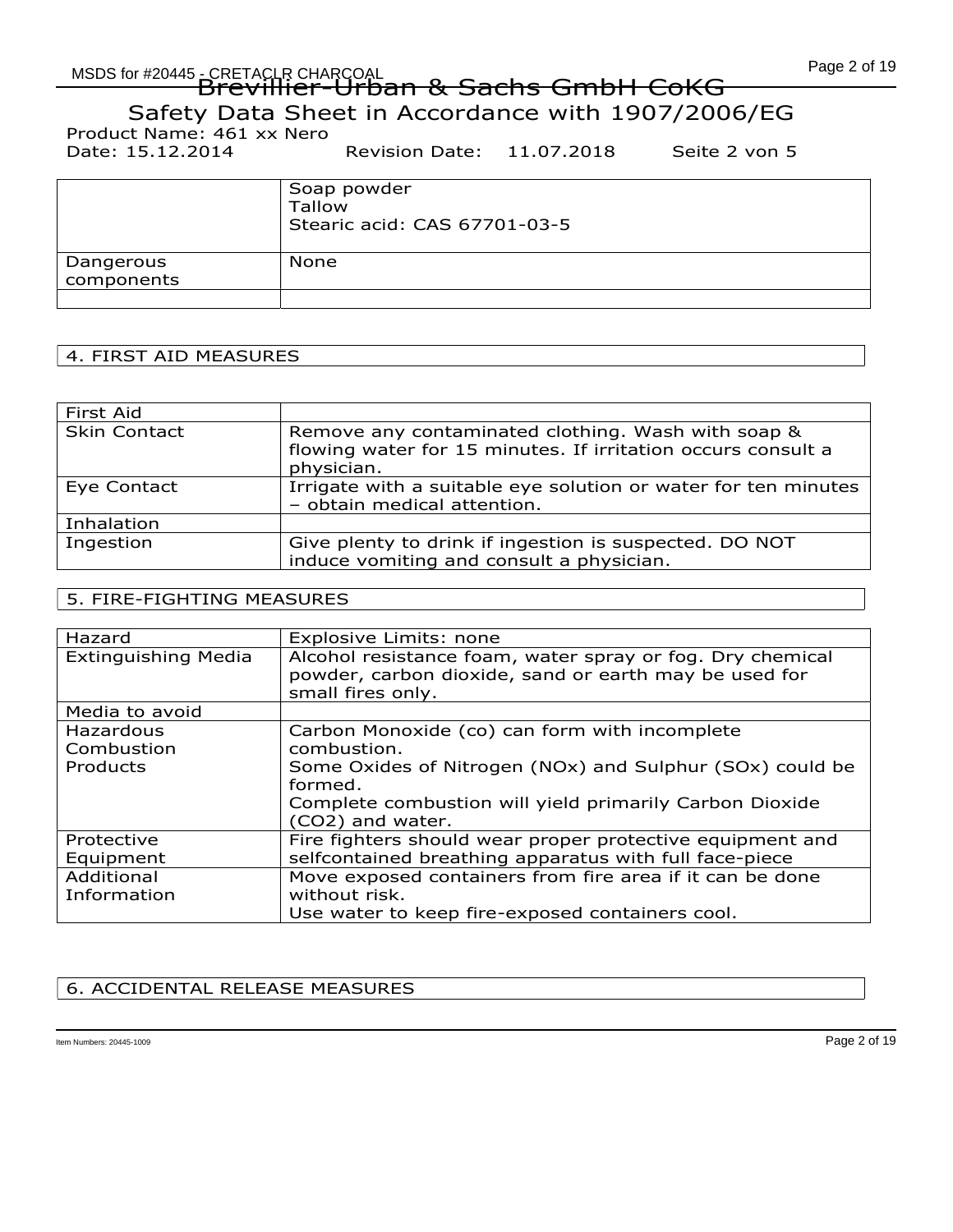Date: 15.12.2014 Revision Date: 11.07.2018 Seite 3 von 5

| Personal<br>Precautions      | Avoid contact with skin and eyes.                                                                                                  |
|------------------------------|------------------------------------------------------------------------------------------------------------------------------------|
| Environmental<br>Precautions | Prevent contamination of soil and water.<br>Refer to Sections 8.0 and 13.0 for additional information on<br>Exposure and Disposal. |

# 7. HANDLING AND STORAGE

| Handling | Avoid contact with eyes, skin and clothing, avoid ingestion<br>and inhalation.                                                  |
|----------|---------------------------------------------------------------------------------------------------------------------------------|
| Storage  | Keep away from direct sunlight and other sources of heat.<br>Keep away from oxidizing agents. Do not smoke in storage<br>areas. |
| Product  | Do not empty into drains.<br>Store at 25° C under dry conditions.                                                               |

# 8. EXPOSURE CONTROLS/PERSONAL PROTECTION

| <b>Exposure Limit</b><br>Values | Not available                                 |
|---------------------------------|-----------------------------------------------|
| Exposure control                | Not available                                 |
| <b>Personal Protection</b>      |                                               |
| <b>Hand Protection</b>          |                                               |
| Eye Protection                  |                                               |
| <b>Skin Protection</b>          |                                               |
| Additional                      | Do not permit smoking whilst product is used. |
| Environmental                   | See Section 12 for detailed information       |
| Exposure                        |                                               |

# 9. PHYSIKAL AND CHEMICAL PROPERTIES

| <b>Odour Ethereal</b>       | Solid                                        |
|-----------------------------|----------------------------------------------|
| Appearance                  |                                              |
| Colour                      | <b>Black</b>                                 |
| Ph Value                    | Not applicable                               |
| Boiling Point / Range       | Not applicable                               |
| Flash Point                 | Not applicable                               |
| Auto-ignition               |                                              |
| <b>Explosive Properties</b> | This preparation is not considered explosive |
| <b>Explosive Limits:</b>    | Not applicable                               |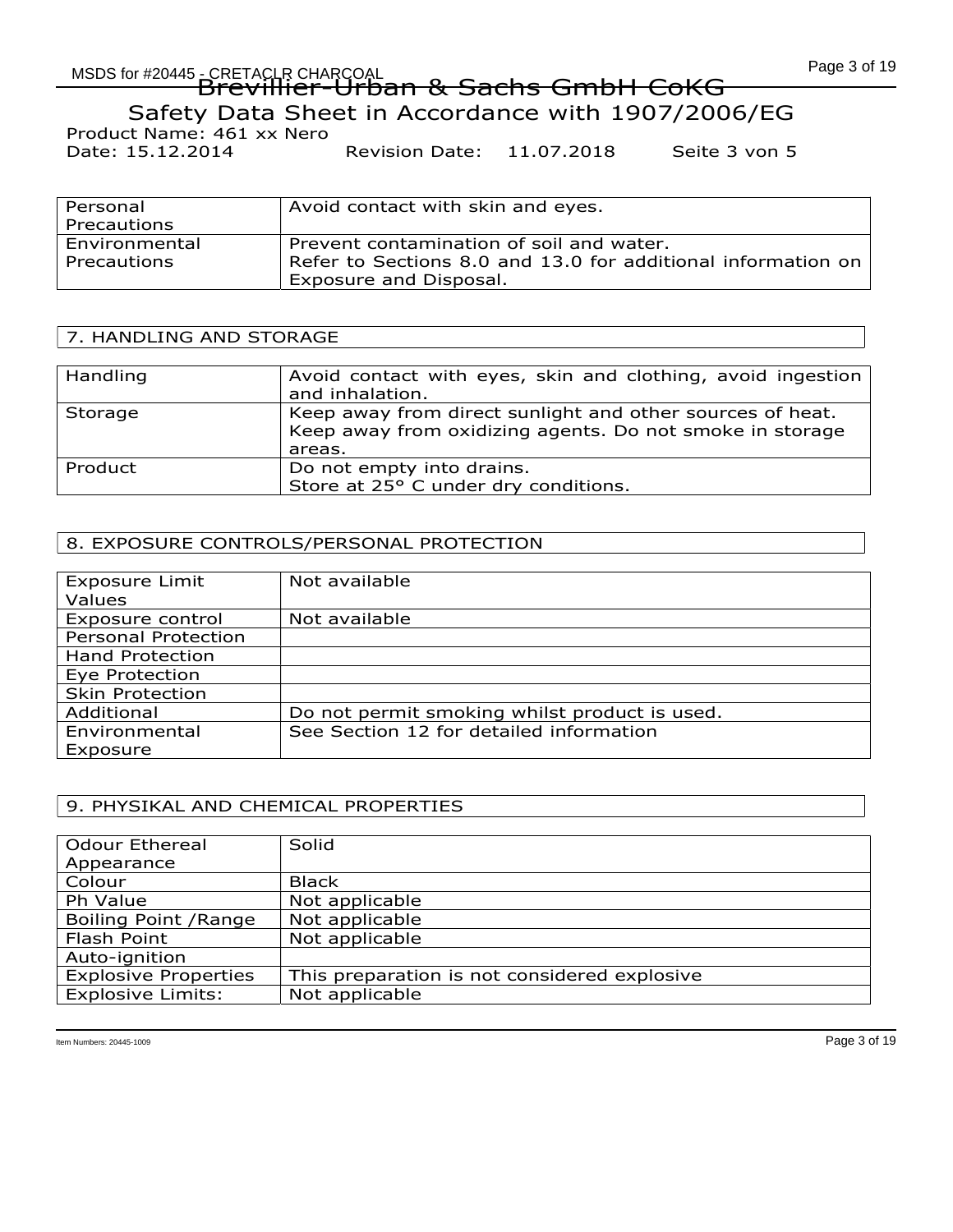# MSDS for #20445 - CRETACLR CHARCOAL CORPORATION CONTROL CONTROL CONTROL CONTROL CONTROL CONTROL CONTROL CONTRO EREIAUR CHARGOAL<br>Brevillier-Urban & Sachs GmbH CoKG

Safety Data Sheet in Accordance with 1907/2006/EG Product Name: 461 xx Nero

Date: 15.12.2014 Revision Date: 11.07.2018 Seite 4 von 5

| Vapour Pressure         | None                     |
|-------------------------|--------------------------|
| <b>Relative Density</b> | $\overline{\phantom{0}}$ |
| Solubility              | Not dispersible          |
| Viscosity               | Not applicable           |
| <b>Water Solubility</b> | Not dispersible          |
|                         |                          |

# 10. STABILITY AND REACTIVITY

| <b>Conditions to Avoid</b> | Considered a Stable Product.                              |
|----------------------------|-----------------------------------------------------------|
| Materials to Avoid         | Can also react with acid chlorides, acid anhydrides.      |
| Hazardous                  | May give of irritant / toxic fumes if involved in a fire. |
| Decomposition              | Primarily forms oxides of carbon during combustion.       |

# 11. TOXIOLOGICAL INFORMATION

| <b>Acute Effects</b> | Eyes may cause Lacrimation, Redness, Pain, Blurred Vision<br>Ingestion may cause abdominal Pain, Sore Throat,<br>Drowsiness, Headache |
|----------------------|---------------------------------------------------------------------------------------------------------------------------------------|
| Target Organ Effects | Sensitisation allergic skin reaction / dermatitis could occur<br>with misuse of this preparation.                                     |

# 12. ECOLOGICAL INFORMATION

| Eco toxicity          | Not applicable |
|-----------------------|----------------|
| Mobility              | Not applicable |
| Persistence and       | Biodegradable  |
| Degradability         |                |
| Bio accumulative      | Not applicable |
| potential             |                |
| Other Adverse effects | Not applicable |

# 13. DISPOSAL CONSIDERATIONS

Dispose of spilled material and containers in accordance with State and Local regulations for waste. State or Local regulations are complex and subject to change so should be consulted by the owner of the waste prior to disposal.

# 14. TRANSPORT INFORMATION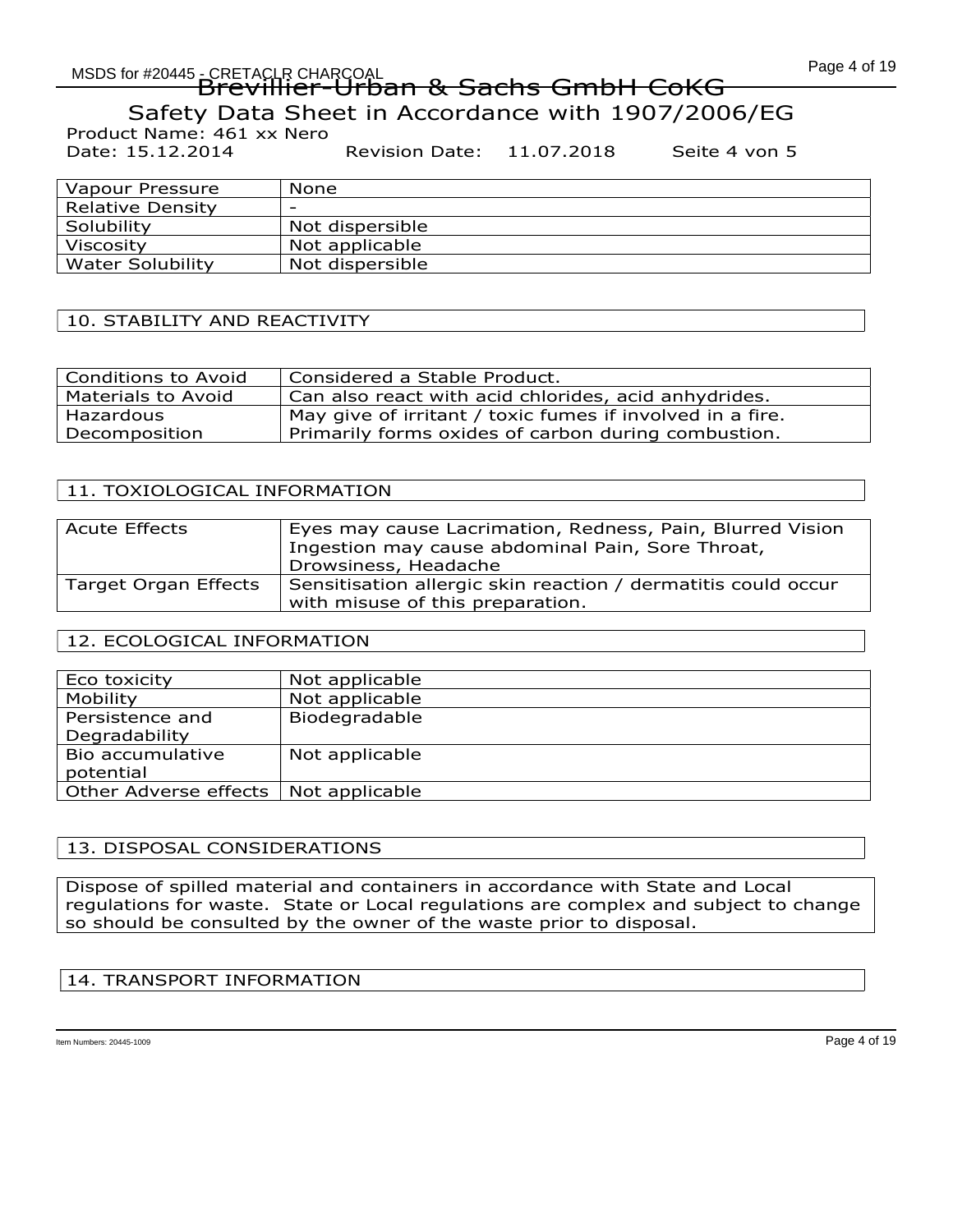Product Name: 461 xx Nero

Date: 15.12.2014 Revision Date: 11.07.2018 Seite 5 von 5

| ' UN No:         |                                                         |
|------------------|---------------------------------------------------------|
| Proper Shipping  |                                                         |
| Name:            |                                                         |
| ADR, IATA, IMDG! | Not classified as dangerous in the meaning of transport |

# 15. REGULATORY INFORMATION

| Hazard Symbol | None |
|---------------|------|
| ' -H-phrases  | None |
| -P-Phrases    | None |
|               |      |
|               |      |
|               |      |

# 16. OTHER INFORMATIONS

# Short cuts und acronyms:

 $ATE =$  appraised value of the acute toxicity CLP =VEU Regulation (EC) No 1272/2008 on Classification, Labeling and Packaging of Substances and Mixtures, DNEL = Derived No Effect Level EUH-Satz = CLP-spezific warnings PNEC = predicted no effect concentration RRN = REACH Registrationnumber n.a. not available

The information contained herein does not constitute the user's own assessment of workplace risk as required by other health and safety legislation. The above information is provided in goodfarth and is based on our present knowledge. It shall not constitute a guarantee for any specific product feature and shall not establish a legally valid contractual arrangement.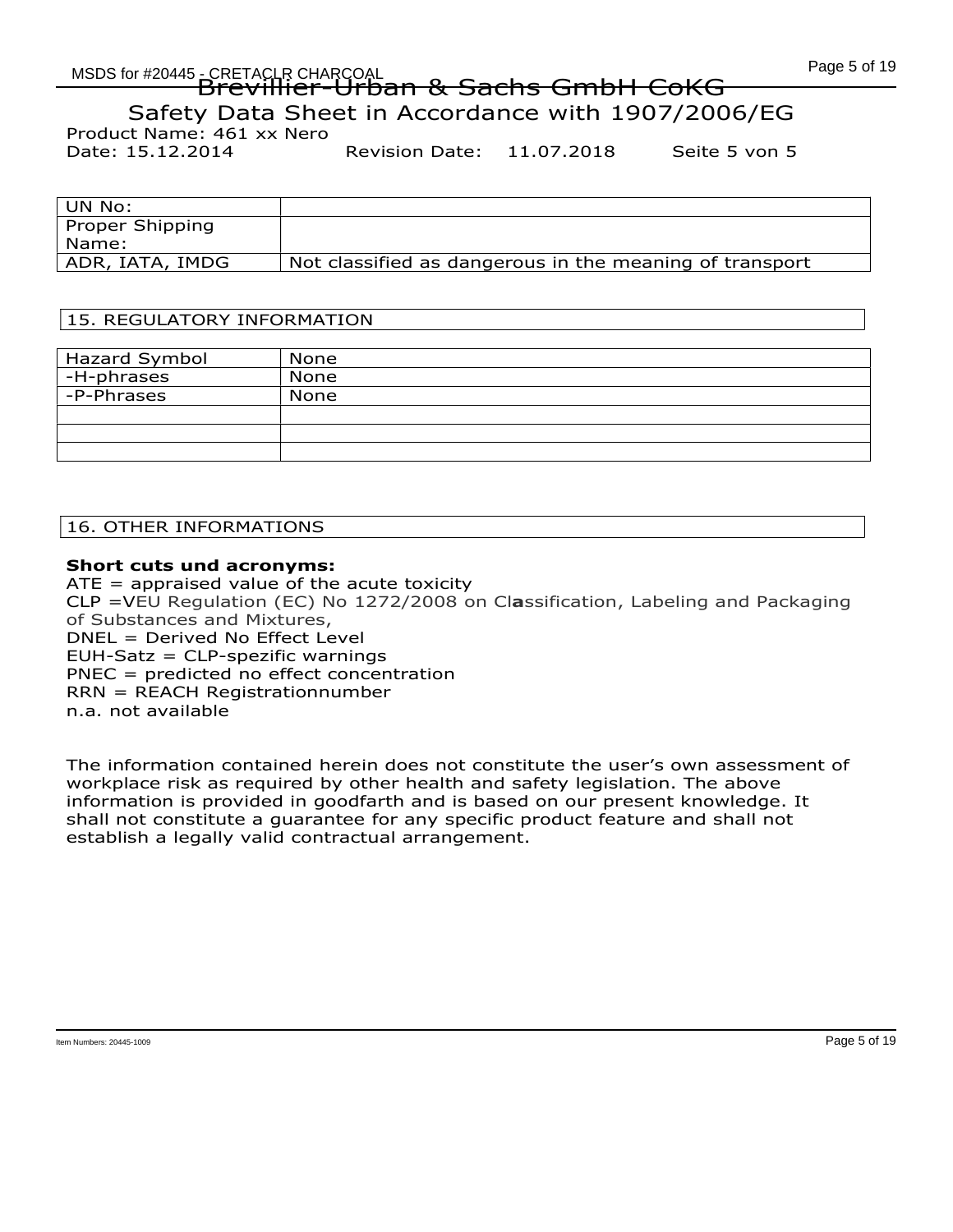# MSDS for #20445 - CRETACLR CHARCOAL CORPORATION CONTINUES OF THE CONTROL CONTROL CONTROL CONTROL CONTROL CONTR<br>CONTROL CONTROL CONTROL CONTROL CONTROL CONTROL CONTROL CONTROL CONTROL CONTROL CONTROL CONTROL CONTROL CONTRO EREIAUR CHARGOAL<br>Brevillier-Urban & Sachs GmbH CoKG

Safety Data Sheet in Accordance with 1907/2006/EG

Product Name: 494 xx Compressed Charcoal Sticks Date: 12.12.2014 Revision Date: 08.10.2019 Seite 1 von 5

### 1. PRODUCT NAME AND CODE

| Product Name:          | Compressed Charcoal Sticks 494 xx, three different grades<br>Single sticks: $494 \ 01 = \text{soft}$ , $494 \ 02 = \text{medium}$ , $494 \ 03 =$<br>hard |  |  |  |
|------------------------|----------------------------------------------------------------------------------------------------------------------------------------------------------|--|--|--|
|                        | Set: 494 89                                                                                                                                              |  |  |  |
| Intended use:          | Artist material/Compressed charcoal sticks.                                                                                                              |  |  |  |
| Company                | Brevillier-Urban & Sachs GmbH & CoKG                                                                                                                     |  |  |  |
| Identification:        | Am Anger 1                                                                                                                                               |  |  |  |
|                        | A-7024 Hirm                                                                                                                                              |  |  |  |
|                        | Phone: +43(0)2687 54245-0                                                                                                                                |  |  |  |
|                        | Fax: +43(0)2687 54245-549                                                                                                                                |  |  |  |
| responsible<br>Person  | <b>Brigitte Heilmayer</b>                                                                                                                                |  |  |  |
| for safety data sheet: |                                                                                                                                                          |  |  |  |
| Email:                 | heilmayer@brevillier.com                                                                                                                                 |  |  |  |
| Emergency              | +43 2687 54245-0                                                                                                                                         |  |  |  |
| Telephone no.:         |                                                                                                                                                          |  |  |  |

# 2. HAZARDS IDENTIFICATION

| Directive          | Not hazardous                                                 |
|--------------------|---------------------------------------------------------------|
| (EC) 1272/2008     |                                                               |
| Physical hazardous |                                                               |
| Carcinogen status: | OSHA: no                                                      |
|                    | NTP: no                                                       |
|                    | IARC: no                                                      |
| Preparation        | This preparation has not to be labelled due to the last valid |
| Classification:    | standard.                                                     |
|                    |                                                               |

# 3. COMPOSITION/INFORMATION OF INGREDIENTS

| Chemical         | Mixture of the following substances, containing non-  |  |  |  |  |
|------------------|-------------------------------------------------------|--|--|--|--|
| characterization | hazardous substances and colouring agents             |  |  |  |  |
| Description      | Mixture of substances listed below with non-hazardous |  |  |  |  |
|                  | additions                                             |  |  |  |  |
|                  | Carbofin: CAS 8029-10-5; EINECS 617-045-2             |  |  |  |  |
|                  | Carbon black: CAS 1333-86-4; EINECS 215-609-9         |  |  |  |  |
|                  | Graphite: CAS 999999-99-4; EINECS 310-127-6           |  |  |  |  |
|                  | Clay: EINECS 310-127-6                                |  |  |  |  |
|                  | Sodium carboxymethylcellulose                         |  |  |  |  |
|                  | Polyethylene glycol: CAS 25322-68-3; EINECS 500-038-2 |  |  |  |  |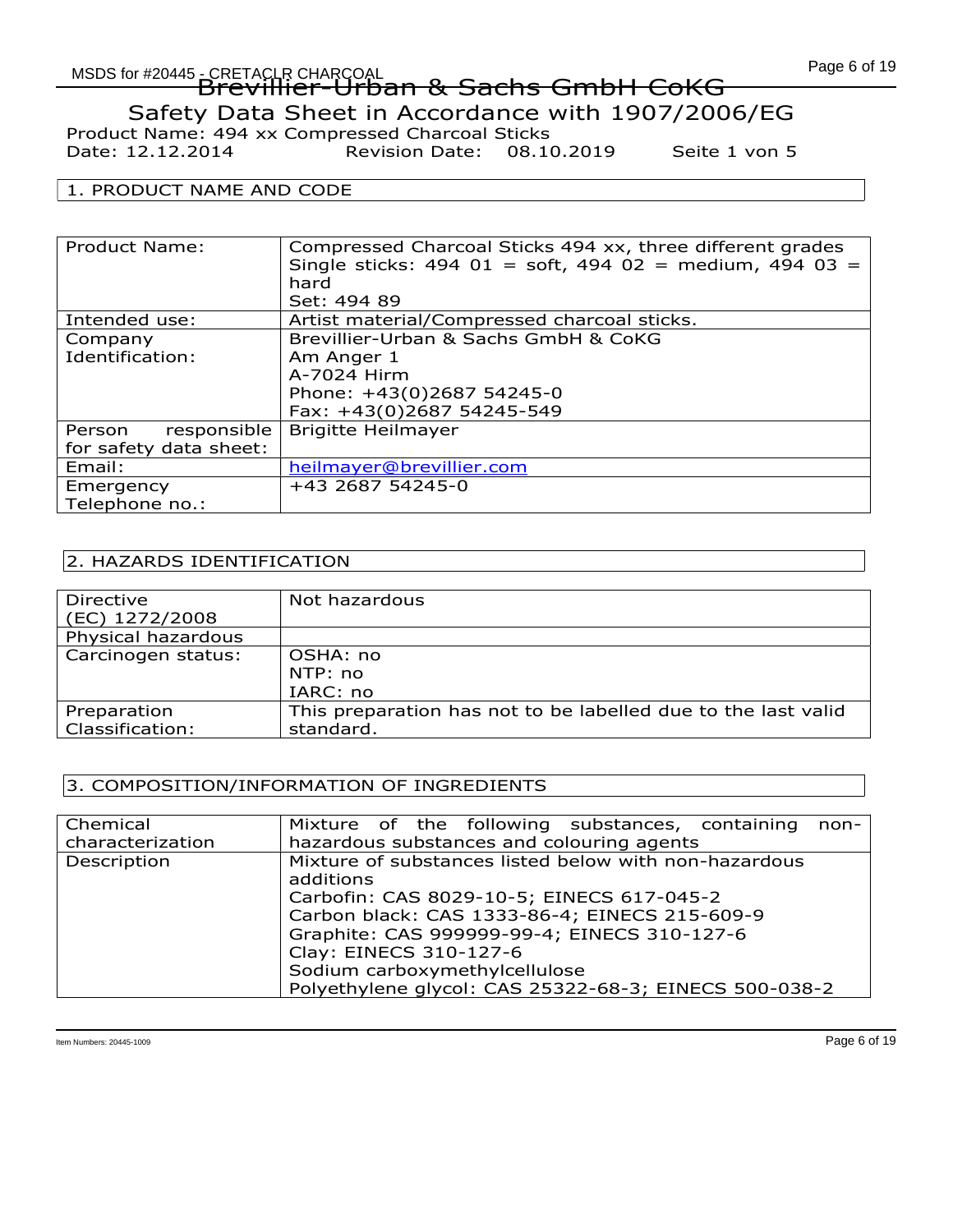# MSDS for #20445 - CRETACLR CHARCOAL CORPORATION CONTROL CONTROL CONTROL CONTROL CONTROL CONTROL CONTROL CONTRO EREIAUR CHARGOAL<br>Brevillier-Urban & Sachs GmbH CoKG

Safety Data Sheet in Accordance with 1907/2006/EG

Product Name: 494 xx Compressed Charcoal Sticks<br>Date: 12.12.2014 Revision Date: 08.10

Revision Date: 08.10.2019 Seite 2 von 5

|            | Soap powder |
|------------|-------------|
| Dangerous  | None        |
| components |             |
|            |             |

# 4. FIRST AID MEASURES

| First Aid           |                                                                                                                                  |
|---------------------|----------------------------------------------------------------------------------------------------------------------------------|
| <b>Skin Contact</b> | Remove any contaminated clothing. Wash with soap &<br>flowing water for 15 minutes. If irritation occurs consult a<br>physician. |
| Eye Contact         | Irrigate with a suitable eye solution or water for ten minutes<br>- obtain medical attention.                                    |
| Inhalation          |                                                                                                                                  |
| Ingestion           | Give plenty to drink if ingestion is suspected. DO NOT<br>induce vomiting and consult a physician.                               |

# 5. FIRE-FIGHTING MEASURES

| Hazard                              | Explosive Limits: none                                                                                                                                                                                             |
|-------------------------------------|--------------------------------------------------------------------------------------------------------------------------------------------------------------------------------------------------------------------|
| <b>Extinguishing Media</b>          | Alcohol resistance foam, water spray or fog. Dry chemical<br>powder, carbon dioxide, sand or earth may be used for<br>small fires only.                                                                            |
| Media to avoid                      |                                                                                                                                                                                                                    |
| Hazardous<br>Combustion<br>Products | Carbon Monoxide (co) can form with incomplete<br>combustion.<br>Some Oxides of Nitrogen (NOx) and Sulphur (SOx) could be<br>formed.<br>Complete combustion will yield primarily Carbon Dioxide<br>(CO2) and water. |
| Protective<br>Equipment             | Fire fighters should wear proper protective equipment and<br>selfcontained breathing apparatus with full face-piece.                                                                                               |
| Additional<br>Information           | Move exposed containers from fire area if it can be done<br>without risk.<br>Use water to keep fire-exposed containers cool.                                                                                       |

# 6. ACCIDENTAL RELEASE MEASURES

| l Personal  | Avoid contact with skin and eyes. |
|-------------|-----------------------------------|
| Precautions |                                   |
|             |                                   |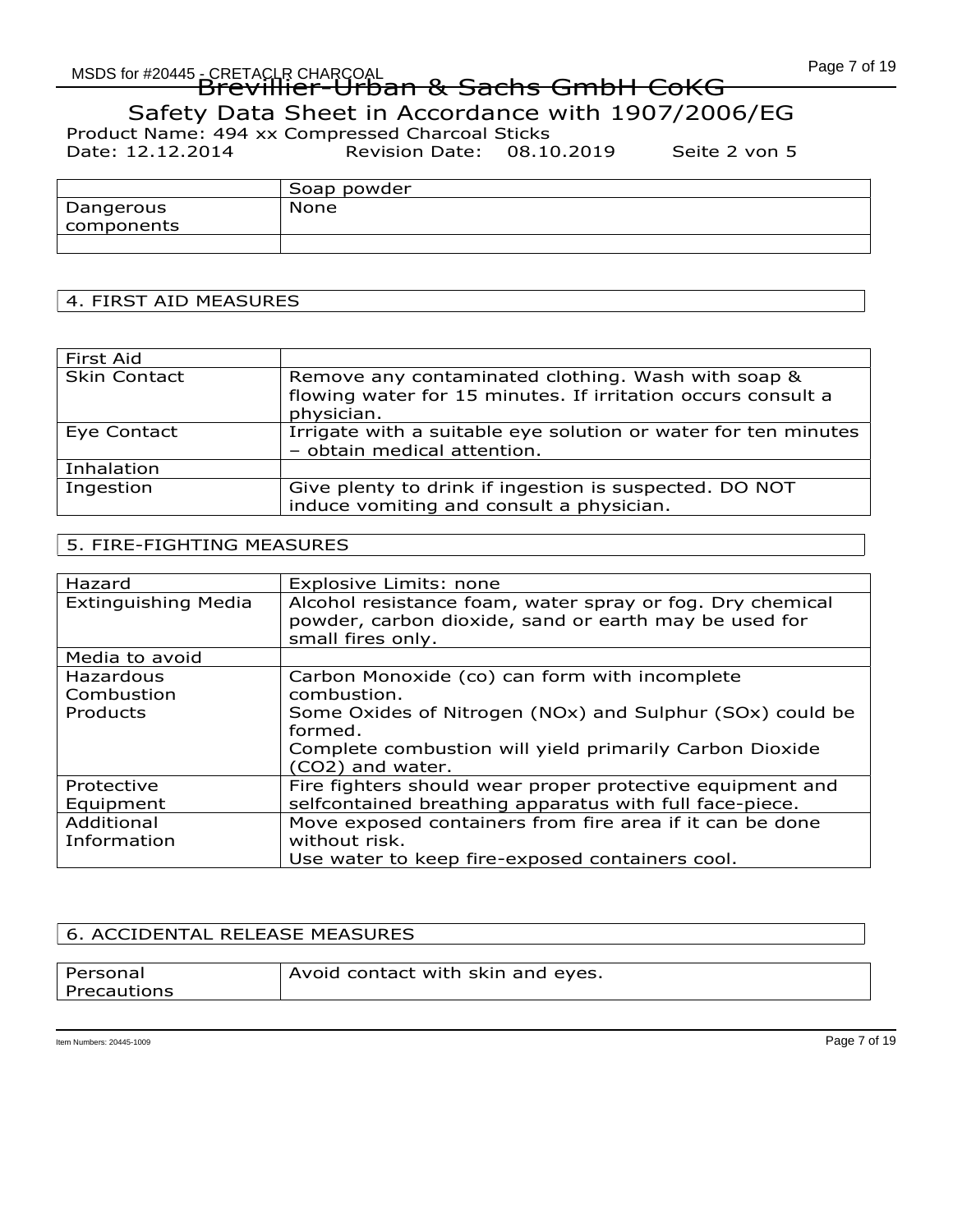# MSDS for #20445 - CRETACLR CHARCOAL CORPORATION CONTINUES OF THE CONTROL CONTROL CONTROL CONTROL CONTROL CONTR<br>CONTROL CONTROL CONTROL CONTROL CONTROL CONTROL CONTROL CONTROL CONTROL CONTROL CONTROL CONTROL CONTROL CONTRO EREIAUR CHARGOAL<br>Brevillier-Urban & Sachs GmbH CoKG

Safety Data Sheet in Accordance with 1907/2006/EG

| Product Name: 494 xx Compressed Charcoal Sticks |                           |               |
|-------------------------------------------------|---------------------------|---------------|
| Date: 12.12.2014                                | Revision Date: 08.10.2019 | Seite 3 von 5 |

| Environmental | Prevent contamination of soil and water.                     |
|---------------|--------------------------------------------------------------|
| Precautions   | Refer to Sections 8.0 and 13.0 for additional information on |
|               | Exposure and Disposal.                                       |

# 7. HANDLING AND STORAGE

| Handling | Avoid contact with eyes, skin and clothing, avoid ingestion<br>and inhalation.                                                  |
|----------|---------------------------------------------------------------------------------------------------------------------------------|
| Storage  | Keep away from direct sunlight and other sources of heat.<br>Keep away from oxidizing agents. Do not smoke in storage<br>areas. |
| Product  | Do not empty into drains.<br>Store at 25° C under dry conditions.                                                               |

# 8. EXPOSURE CONTROLS/PERSONAL PROTECTION

| Not available                                 |
|-----------------------------------------------|
| Not available                                 |
|                                               |
|                                               |
|                                               |
|                                               |
| Do not permit smoking whilst product is used. |
| See Section 12 for detailed information       |
|                                               |

# 9. PHYSIKAL AND CHEMICAL PROPERTIES

| <b>Odour Ethereal</b>       | Solid                                        |
|-----------------------------|----------------------------------------------|
| Appearance                  |                                              |
| Colour                      | <b>Black</b>                                 |
| Ph Value                    | Not applicable                               |
| Boiling Point / Range       | Not applicable                               |
| Flash Point                 | Not applicable                               |
| Auto-ignition               |                                              |
| <b>Explosive Properties</b> | This preparation is not considered explosive |
| <b>Explosive Limits:</b>    | Not applicable                               |
| Vapour Pressure             | None                                         |
| <b>Relative Density</b>     | $\overline{\phantom{0}}$                     |
| Solubility                  | dispersible                                  |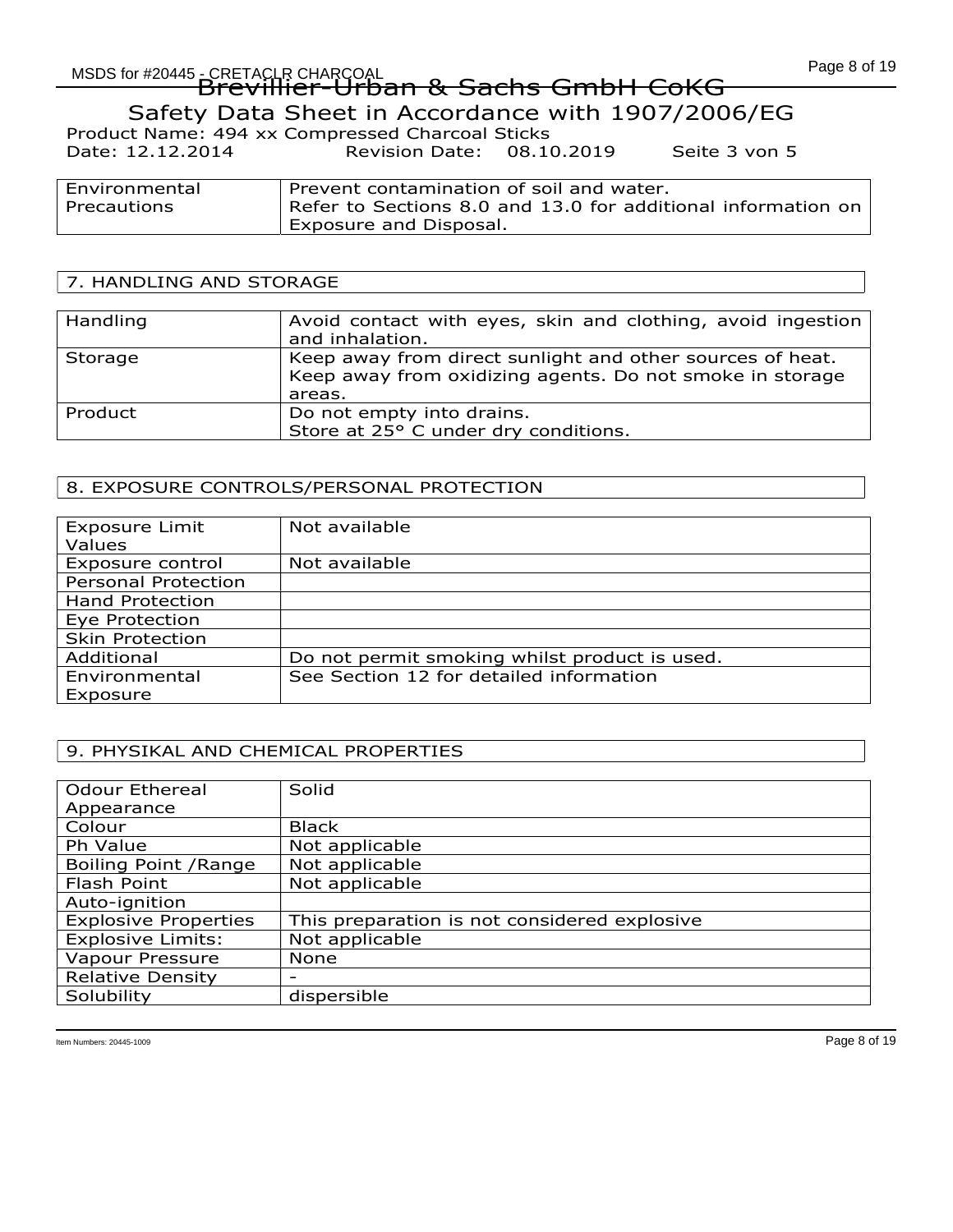# MSDS for #20445 - CRETACLR CHARCOAL CORPORATION CONTROL CONTROL CONTROL CONTROL CONTROL CONTROL CONTROL CONTRO EREIAUR CHARGOAL<br>Brevillier-Urban & Sachs GmbH CoKG

Safety Data Sheet in Accordance with 1907/2006/EG

Product Name: 494 xx Compressed Charcoal Sticks Date: 12.12.2014 Revision Date: 08.10.2019 Seite 4 von 5

| Viscosity         | N∩t<br>applicable<br>. |
|-------------------|------------------------|
| .                 | uble                   |
| Water             | disp                   |
| <b>Solubility</b> | பு                     |

# 10. STABILITY AND REACTIVITY

| <b>Conditions to Avoid</b> | Considered a Stable Product.                              |
|----------------------------|-----------------------------------------------------------|
| Materials to Avoid         | Can also react with acid chlorides, acid anhydrides.      |
| Hazardous                  | May give of irritant / toxic fumes if involved in a fire. |
| Decomposition              | Primarily forms oxides of carbon during combustion.       |

#### 11. TOXIOLOGICAL INFORMATION

| <b>Acute Effects</b> | Eyes may cause Lacrimation, Redness, Pain, Blurred Vision<br>Ingestion may cause abdominal Pain, Sore Throat,<br>Drowsiness, Headache |
|----------------------|---------------------------------------------------------------------------------------------------------------------------------------|
| Target Organ Effects | Sensitisation allergic skin reaction / dermatitis could occur<br>with misuse of this preparation.                                     |

### 12. ECOLOGICAL INFORMATION

| Eco toxicity                           | Not applicable |
|----------------------------------------|----------------|
| Mobility                               | Not applicable |
| Persistence and                        | Biodegradable  |
| Degradability                          |                |
| Bio accumulative                       | Not applicable |
| potential                              |                |
| Other Adverse effects   Not applicable |                |

# 13. DISPOSAL CONSIDERATIONS

Dispose of spilled material and containers in accordance with State and Local regulations for waste. State or Local regulations are complex and subject to change so should be consulted by the owner of the waste prior to disposal.

#### 14. TRANSPORT INFORMATION

| UN No:              |  |
|---------------------|--|
| $\sim$<br>----<br>. |  |
|                     |  |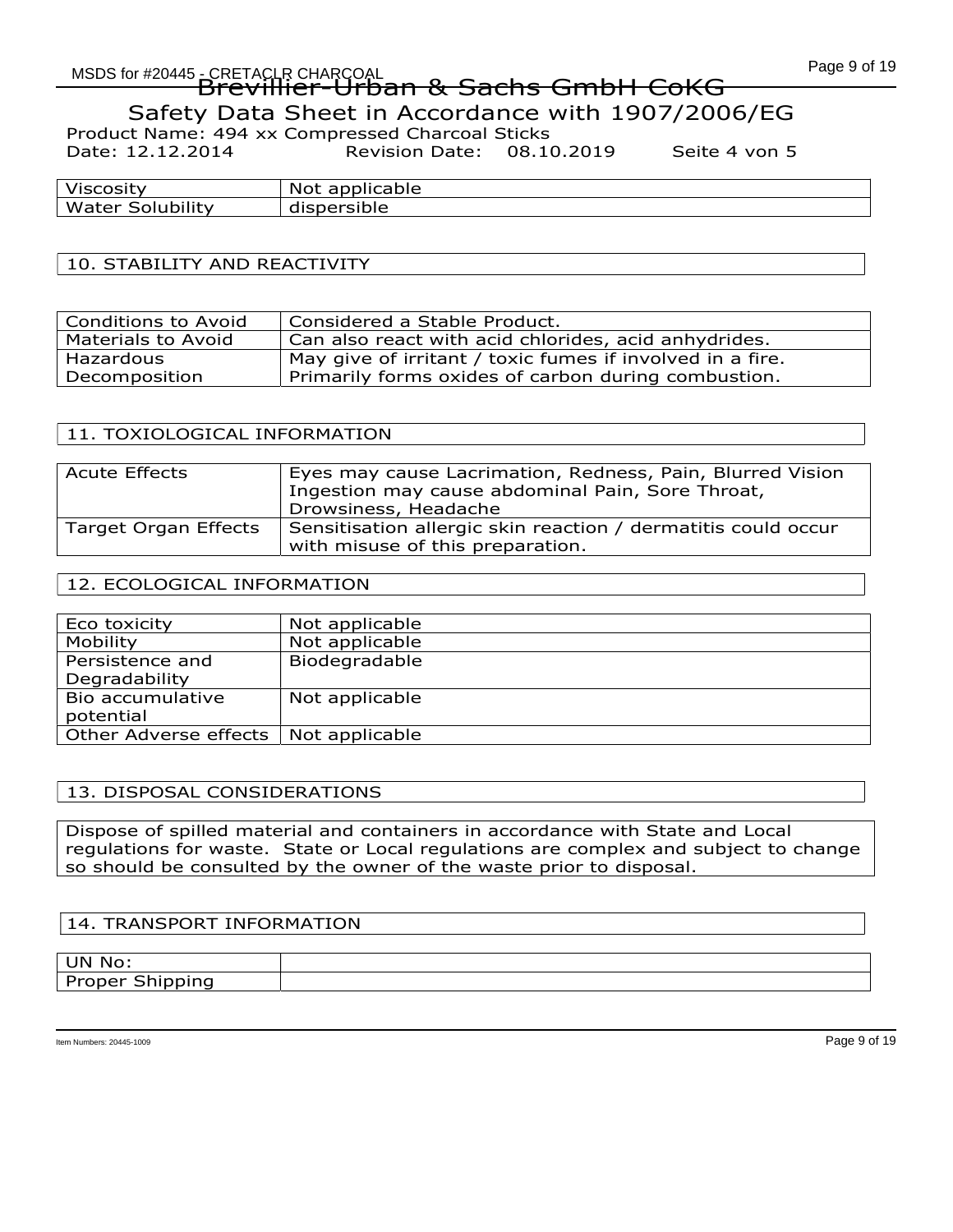# Page 10 of 19 MSDS for #20445 - CRETACLR CHARCOAL EREIAUR CHARGOAL<br>Brevillier-Urban & Sachs GmbH CoKG Safety Data Sheet in Accordance with 1907/2006/EG Product Name: 494 xx Compressed Charcoal Sticks

Date: 12.12.2014 Revision Date: 08.10.2019 Seite 5 von 5

| Name:           |                                                         |
|-----------------|---------------------------------------------------------|
| ADR, IATA, IMDG | Not classified as dangerous in the meaning of transport |

# 15. REGULATORY INFORMATION

| Hazard Symbol | None |
|---------------|------|
| ' -H-phrases  | None |
| -P-Phrases    | None |
|               |      |
|               |      |
|               |      |

16. OTHER INFORMATIONS

# Short cuts und acronyms:

 $ATE =$  appraised value of the acute toxicity CLP =VEU Regulation (EC) No 1272/2008 on Classification, Labeling and Packaging of Substances and Mixtures, DNEL = Derived No Effect Level EUH-Satz = CLP-spezific warnings PNEC = predicted no effect concentration RRN = REACH Registrationnumber n.a. not available

The information contained herein does not constitute the user's own assessment of workplace risk as required by other health and safety legislation. The above information is provided in goodfarth and is based on our present knowledge. It shall not constitute a guarantee for any specific product feature and shall not establish a legally valid contractual arrangement.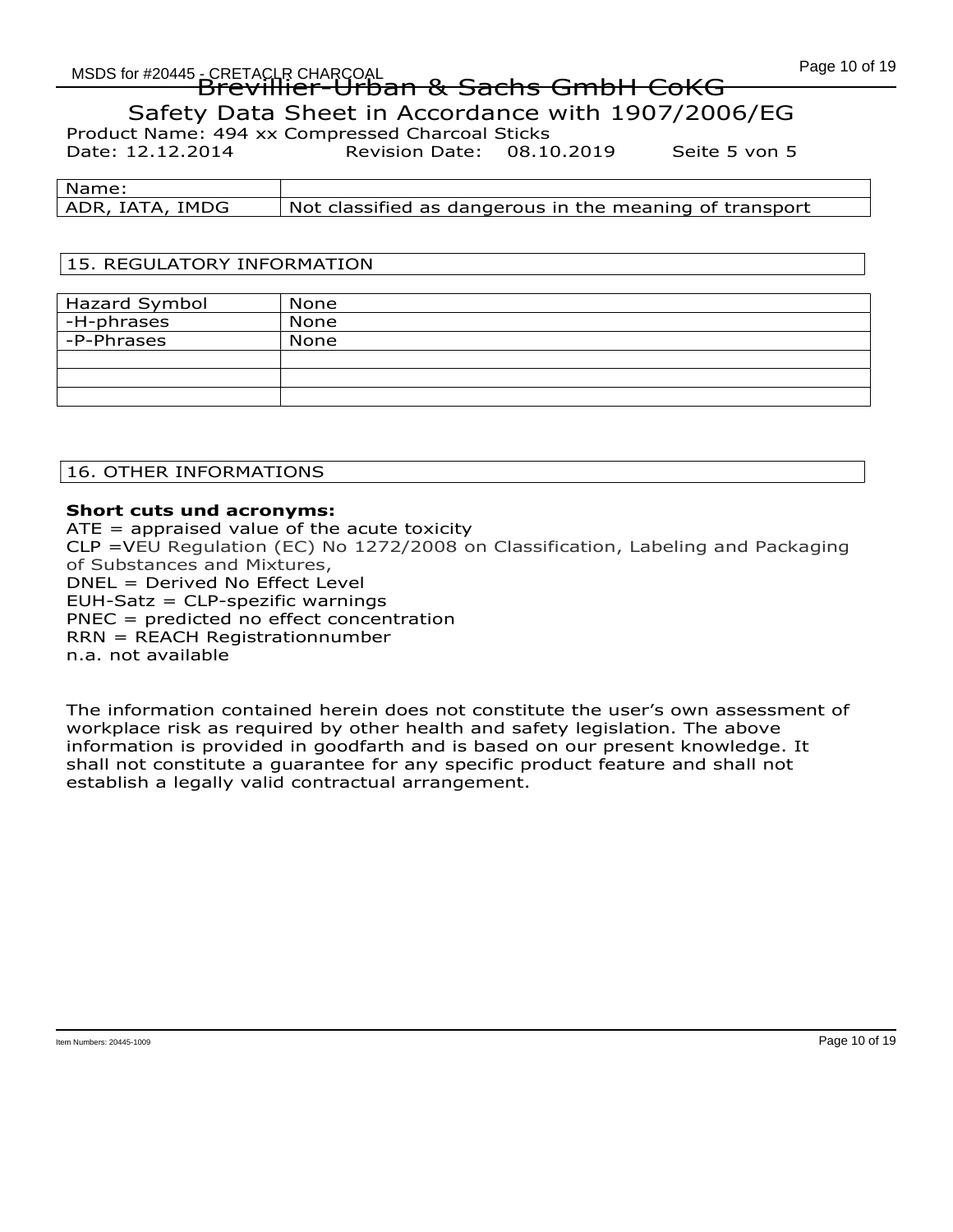# Safety Data Sheet in Accordance with 1907/2006/EG

Product Name: Charcoal Pencils, three different grades, 460 01, 460 02, 460 03<br>Date: 12.12.2014 Revision Date: 06.09.2017 Seite 1 von 4 Revision Date :  $06.09.2017$ 

#### 1. PRODUCT NAME AND CODE

| Product Name:                | Charcoal pencils, three different grades, $46001 - 46003$                                     |
|------------------------------|-----------------------------------------------------------------------------------------------|
|                              | Single pencils: $460\ 01 = \text{soft}$ , $460\ 02 = \text{medium}$ , $460\ 03 = \text{hard}$ |
|                              | Set: 460 88                                                                                   |
| Intended use:                | Artist material/Charcoal leads use in pencil.                                                 |
| Company Identification:      | Brevillier-Urban & Sachs GmbH & CoKG                                                          |
|                              | Am Anger 1                                                                                    |
|                              | $A-7024$ Hirm                                                                                 |
|                              | Phone: $+43(0)268754245-0$                                                                    |
|                              | Fax: +43(0)2687 54245-549                                                                     |
| for<br>responsible<br>Person | Brigitte Heilmayer                                                                            |
| safety data sheet:           |                                                                                               |
| Email:                       | heilmayer@brevillier.com                                                                      |
| Emergency Telephone no.:     | $+43268754245-0$                                                                              |

#### 2. HAZARDS IDENTIFICATION

| Directive (EG) 1272/2008    | Not hazardous                                                           |
|-----------------------------|-------------------------------------------------------------------------|
| Physical hazardous          |                                                                         |
| Carcinogen status:          | OSHA:no                                                                 |
|                             | NTP: no                                                                 |
|                             | IARC: no                                                                |
| Preparation Classification: | This preparation has not to be labelled due to the last valid standard. |

#### 3. COMPOSITION/INFORMATION OF INGREDIENTS

| Chemical characterization | Mixture of the following substances, containing non-hazardous substances |
|---------------------------|--------------------------------------------------------------------------|
|                           | and colouring agents                                                     |
| Description               | Mixture of substances listed below with non hazardous additions          |
|                           | Charcoal: CAS 7440-44-0 EINECS 231-153-3                                 |
|                           | Clay: EINECS 310-127-6                                                   |
|                           | Carbofin: CAS 8029-10-5; EINECS 215-609-9                                |
|                           | Graphite: CAS 999999-99-4; EINECS 310-127-6                              |
|                           | Polyethylene glycol: CAS 25322-68-3                                      |
|                           | Sodium carboxymethylcellulose                                            |
| Dangerous components      | None                                                                     |
|                           |                                                                          |

### 4. FIRST AID MEASURES

First Aid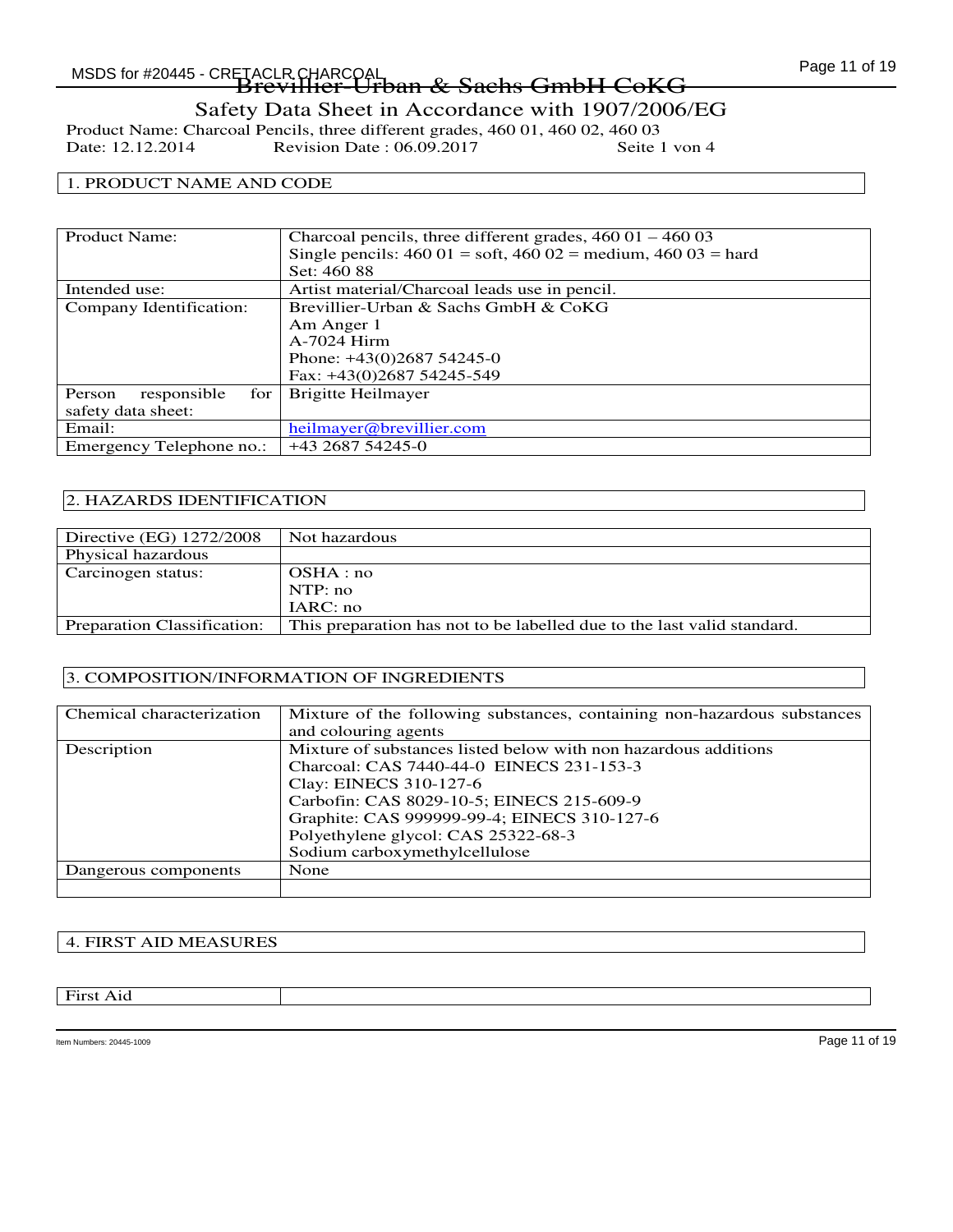# Safety Data Sheet in Accordance with 1907/2006/EG

Product Name: Charcoal Pencils, three different grades, 460 01, 460 02, 460 03<br>Date: 12.12.2014 Revision Date: 06.09.2017 Seite 2 von 4 Revision Date :  $06.09.2017$ 

| <b>Skin Contact</b> | Remove any contaminated clothing. Wash with soap & flowing<br>water for 15 minutes. If irritation occurs consult a physician. |
|---------------------|-------------------------------------------------------------------------------------------------------------------------------|
| Eye Contact         | Irrigate with a suitable eye solution or water for ten minutes –<br>obtain medical attention.                                 |
| Inhalation          |                                                                                                                               |
| Ingestion           | Give plenty to drink if ingestion is suspected. DO NOT induce<br>vomiting and consult a physician.                            |

#### 5. FIRE-FIGHTING MEASURES

| Hazard                     | Explosive Limits: none                                                   |
|----------------------------|--------------------------------------------------------------------------|
| <b>Extinguishing Media</b> | Alcohol resistance foam, water spray or fog. Dry chemical powder, carbon |
|                            | dioxide, sand or earth may be used for small fires only.                 |
| Media to avoid             |                                                                          |
| Hazardous                  | Carbon Monoxide (co) can from with incomplete combustion.                |
| Combustion                 | Some Oxides of Nitrogen (NOx) and Sulphur (SOx) could be formed.         |
| <b>Products</b>            | Complete combustion will yield primarily Carbon Dioxide (CO2) and        |
|                            | Water.                                                                   |
| Protective                 | Fire fighters should wear proper protective equipment and selfcontained  |
| Equipment                  | breathing apparatus with full face-piece                                 |
| Additional                 | Move exposed containers from fire area if it can be done without risk.   |
| Information                | Use water to keep fire-exposed containers cool.                          |

#### 6. ACCIDENTAL RELEASE MEASURES

| Personal      | Avoid contact with skin and eyes.                                                      |
|---------------|----------------------------------------------------------------------------------------|
| Precautions   |                                                                                        |
| Environmental | Prevent contamination of soil and water.                                               |
| Precautions   | Refer to Sections 8.0 and 13.0 for additional information on Exposure and<br>Disposal. |

#### 7. HANDLING AND STORAGE

| Handling | Avoid contact with eyes, skin and clothing, avoid in gestion and inhalation. |
|----------|------------------------------------------------------------------------------|
| Storage  | Keep away from direct sunlight and other sources of heat. Keep away          |
|          | from oxidizing agents. Do not smoke in storage areas.                        |
| Product  | Do not empty into drains.                                                    |
|          | Store at 25° C under dry conditions.                                         |

#### 8. EXPOSURE CONTROLS/PERSONAL PROTECTION

| $\sim$<br>Limit<br>nosure.<br>Values<br>ЕX | $\overline{\phantom{a}}$<br>Not<br>available |
|--------------------------------------------|----------------------------------------------|
| control                                    | available                                    |
| posure                                     | J∩t                                          |
| EX1                                        | 'NV.                                         |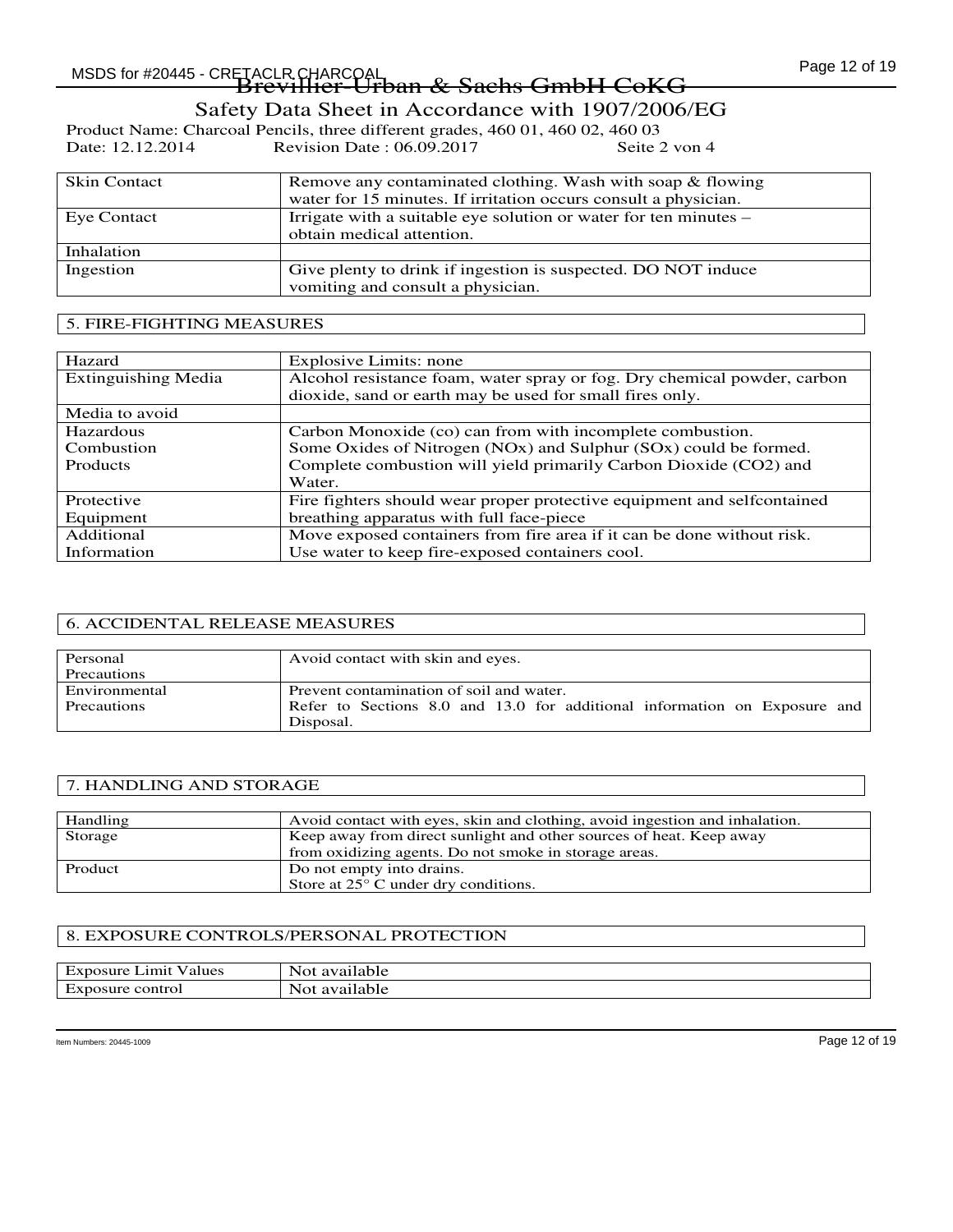# MSDS for #20445 - CRETACLR CHARCOAL COMPUTED A CONTROL CONTROL CONTROL CONTROL CONTROL CONTROL CONTROL CONTROL -TACLR CHARCOAL<br><del>Brevillier-Urban & Sachs GmbH CoKG</del>

# Safety Data Sheet in Accordance with 1907/2006/EG

Product Name: Charcoal Pencils, three different grades, 460 01, 460 02, 460 03<br>Date: 12.12.2014 Revision Date: 06.09.2017 Seite 3 von 4 Revision Date :  $06.09.2017$ 

| <b>Personal Protection</b>    |                                               |
|-------------------------------|-----------------------------------------------|
| <b>Hand Protection</b>        |                                               |
| Eye Protection                |                                               |
| <b>Skin Protection</b>        |                                               |
| Additional                    | Do not permit smoking whilst product is used. |
| <b>Environmental Exposure</b> | See Section 12 for detailed information       |

### 9. PHYSIKAL AND CHEMICAL PROPERTIES

| <b>Odour Ethereal Appearance</b> | Solid                                        |
|----------------------------------|----------------------------------------------|
| Colour                           | Black                                        |
| Ph Value                         | Not applicable                               |
| <b>Boiling Point /Range</b>      | Not applicable                               |
| <b>Flash Point</b>               | Not applicable                               |
| Auto-ignition                    |                                              |
| <b>Explosive Properties</b>      | This preparation is not considered explosive |
| Explosive Limits :               | Not applicable                               |
| Vapour Pressure                  | None                                         |
| <b>Relative Density</b>          |                                              |
| Solubility                       | Dispersible                                  |
| Viscosity                        | Not applicable                               |
| Water Solubility                 | Dispersible                                  |

#### 10. STABILITY AND REACTIVITY

| Conditions to Avoid     | Considered a Stable Product.                                                        |
|-------------------------|-------------------------------------------------------------------------------------|
| Materials to Avoid      | Can also react with acid chlorides, acid anhydrides.                                |
| Hazardous Decomposition | May give of irritant / toxic fumes if involved in a fire. Primarily forms oxides of |
|                         | carbon during combustion.                                                           |

#### 11. TOXIOLOGICAL INFORMATION

| <b>Acute Effects</b> | Eyes may cause Lacrimation, Redness, Pain, Blurred Vision                         |
|----------------------|-----------------------------------------------------------------------------------|
|                      | Ingestion may cause abdominal Pain, Sore Throat, Drowsiness, Headache             |
| Target Organ Effects | Sensitisation Allergic skin reaction / dermatitis could occur with misuse of this |
|                      | preparation.                                                                      |

#### 12. ECOLOGICAL INFORMATION

| Ecotoxicity                   | Not applicable |
|-------------------------------|----------------|
| Mobility                      | Not applicable |
| Persistence and Degradability | Biodegradable  |
| Bio accumulative potential    | Not applicable |
| Other Adverse effects         | Not applicable |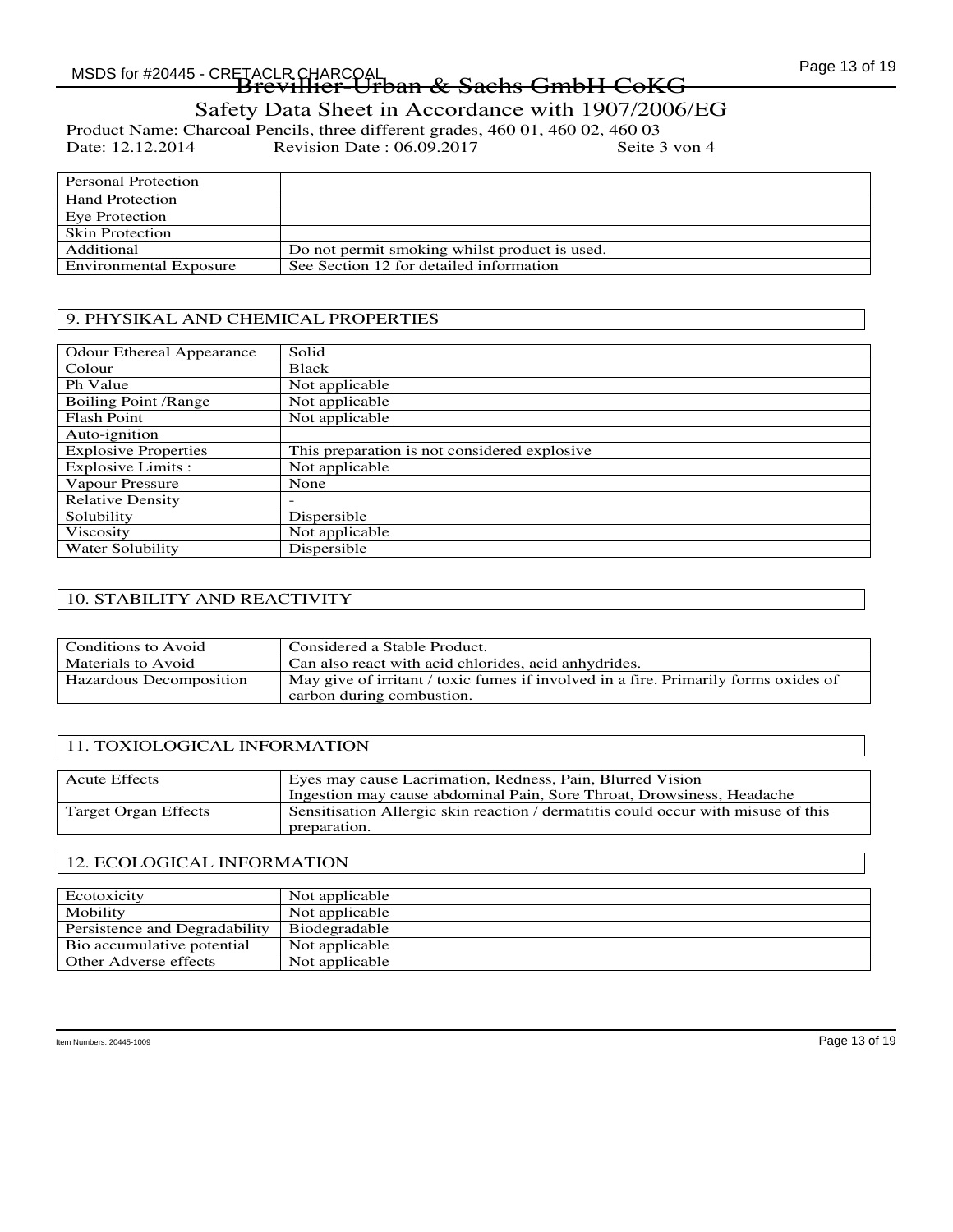# MSDS for #20445 - CRETACLR CHARCOAL COMPUTED A CONTROL CONTROL CONTROL CHARGO Page 14 of 19 -TACLR CHARCOAL<br><del>Brevillier-Urban & Sachs GmbH CoKG</del>

# Safety Data Sheet in Accordance with 1907/2006/EG

Product Name: Charcoal Pencils, three different grades, 460 01, 460 02, 460 03 Revision Date : 06.09.2017

#### 13. DISPOSAL CONSIDERATIONS

Dispose of spilled material and containers in accordance with State and Local regulations for waste. State or Local regulations are complex and subject to change so should be consulted by the owner of the waste prior to disposal.

#### 14. TRANSPORT INFORMATION

| <b>UN No:</b>         |                                                         |
|-----------------------|---------------------------------------------------------|
| Proper Shipping Name: |                                                         |
| ADR, IATA, IMDG       | Not classified as dangerous in the meaning of transport |

#### 15. REGULATORY INFORMATION

| Hazard Symbol | None |
|---------------|------|
| -H-phrases    | None |
| -P-Phrases    | None |
|               |      |
|               |      |
|               |      |

#### 16. OTHER INFORMATIONS

#### **Short cuts und Acronyms:**

ATE = appraised value of the acute toxicity CLP =VEU Regulation (EC) No 1272/2008 on Cl**a**ssification, Labeling and Packaging of Substances and Mixtures, DNEL = Derived No Effect Level EUH-Satz = CLP-spezific warnings PNEC = predicted no effect concentration RRN = REACH Registrationnumber n.a. not available

The information contained herein does not constitute the user's own assessment of workplace risk as required by other health and safety legislation The above information is provided in goodfarth and is based on our present knowledge. It shall not constitute a guarantee for any specific product feature and shall not establish a legally valid contractual arrangement.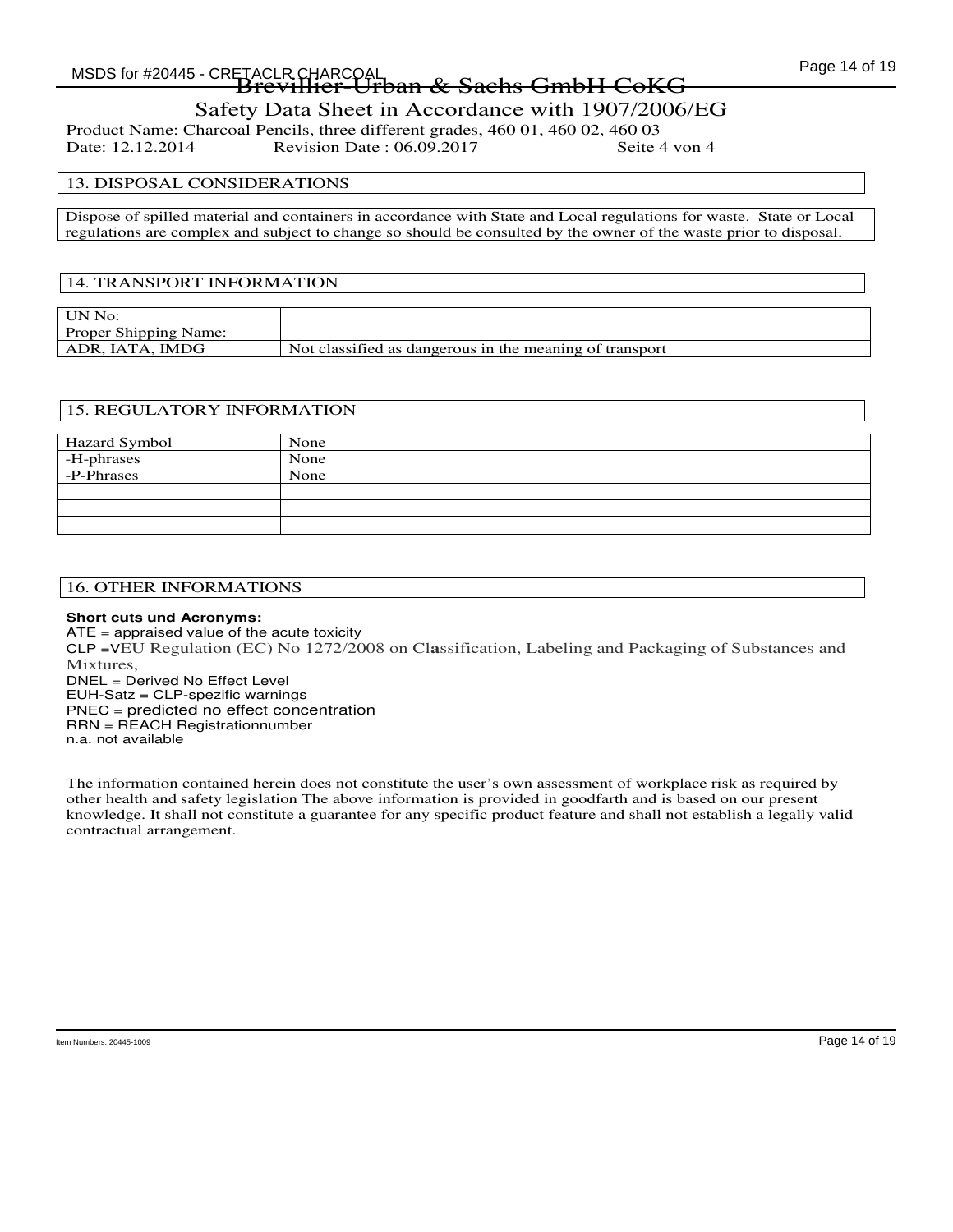# Page 15 of 19<br>MSDS for #20445 - CRETACLR CHARCOAL COMPANY COMPUTER OF THE COMPUTER OF THE COMPUTER OF THE COMPUTER OF THE CO EREIAUR CHARGOAL<br>Brevillier-Urban & Sachs GmbH CoKG Safety Data Sheet in Accordance with 1907/2006/EG Product Name: 407 02 Sketching Charcoal Sticks

Date: 12.12.2014 Revision Date: 06.02.2019 Seite 1 von 5

#### 1. PRODUCT NAME AND CODE

| Product Name:          | Sketching Charcoal Sticks 407 02           |
|------------------------|--------------------------------------------|
| Intended use:          | Artist material/Sketching charcoal sticks. |
| Company                | Brevillier-Urban & Sachs GmbH & CoKG       |
| Identification:        | Am Anger 1                                 |
|                        | A-7024 Hirm                                |
|                        | Phone: +43(0)2687 54245-0                  |
|                        | Fax: +43(0)2687 54245-549                  |
| responsible<br>Person  | <b>Brigitte Heilmayer</b>                  |
| for safety data sheet: |                                            |
| Email:                 | heilmayer@brevillier.com                   |
| Emergency              | +43 2687 54245-0                           |
| Telephone no.:         |                                            |

# 2. HAZARDS IDENTIFICATION

| Directive          | Not hazardous                                                 |
|--------------------|---------------------------------------------------------------|
| (EC) 1272/2008     |                                                               |
| Physical hazardous |                                                               |
| Carcinogen status: | OSHA: no                                                      |
|                    | NTP: no                                                       |
|                    | IARC: no                                                      |
| Preparation        | This preparation has not to be labelled due to the last valid |
| Classification:    | standard.                                                     |

# 3. COMPOSITION/INFORMATION OF INGREDIENTS

| Chemical<br>characterization | Mixture of the following substances, containing<br>$non-$<br>hazardous substances and colouring agents                                                                                                                                                                                               |
|------------------------------|------------------------------------------------------------------------------------------------------------------------------------------------------------------------------------------------------------------------------------------------------------------------------------------------------|
| Description                  | Mixture of substances listed below with non-hazardous<br>additions<br>Carbon black: CAS 1333-86-4; EINECS 215-609-9<br>Charcoal: CAS 16291-96-6; EINECS 240-383-3<br>Clay: EINECS 310-127-6<br>Polyethylene glycol: CAS 25322-68-3; EINECS 500-038-2<br>Sodium carboxymethylcellulose<br>Soap powder |
| Dangerous<br>components      | <b>None</b>                                                                                                                                                                                                                                                                                          |
|                              |                                                                                                                                                                                                                                                                                                      |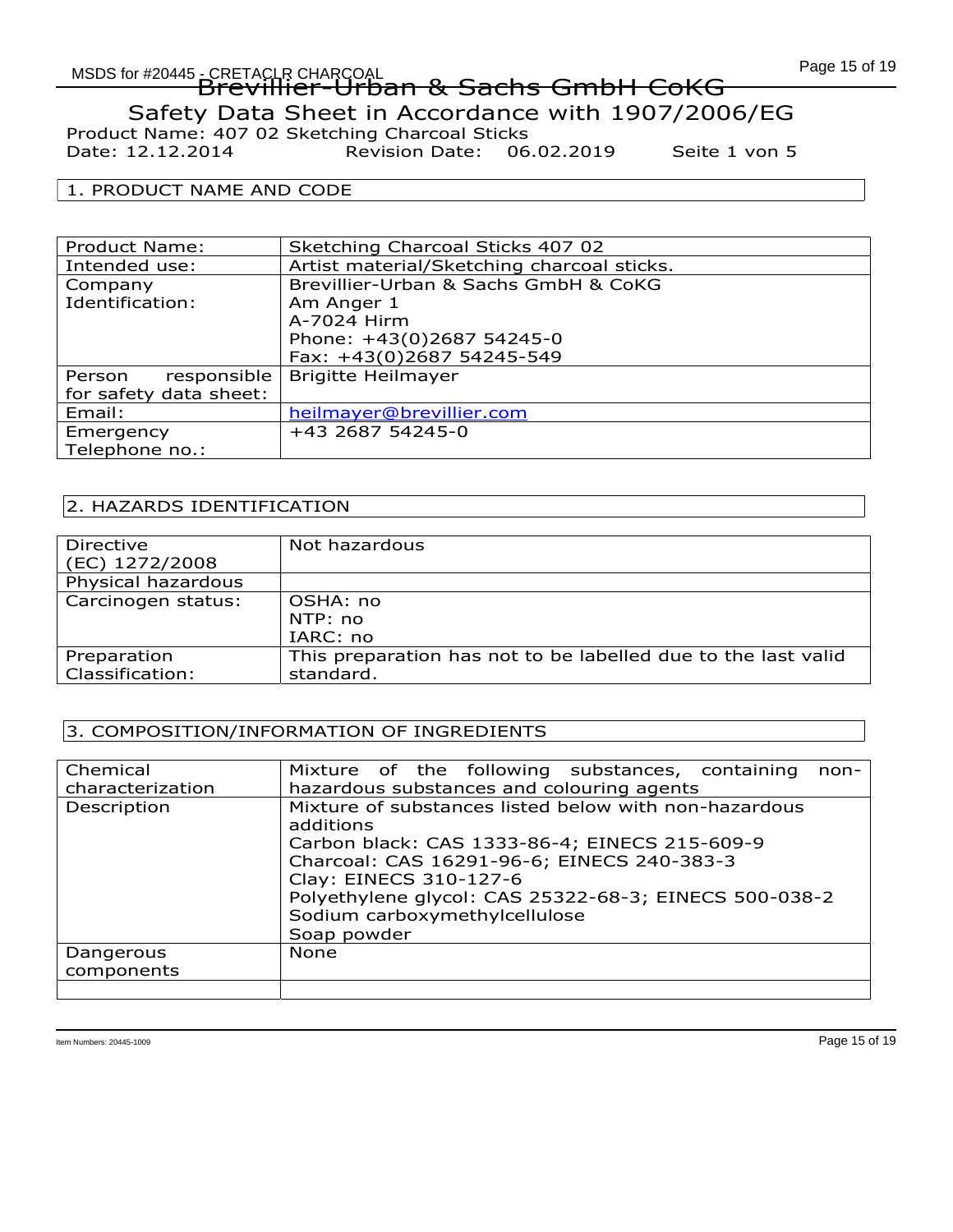# Page 16 of 19 MSDS for #20445 - CRETACLR CHARCOAL EREIAUR CHARGOAL<br>Brevillier-Urban & Sachs GmbH CoKG Safety Data Sheet in Accordance with 1907/2006/EG Product Name: 407 02 Sketching Charcoal Sticks Date: 12.12.2014 Revision Date: 06.02.2019 Seite 2 von 5

# 4. FIRST AID MEASURES

| First Aid           |                                                                                                                                  |
|---------------------|----------------------------------------------------------------------------------------------------------------------------------|
| <b>Skin Contact</b> | Remove any contaminated clothing. Wash with soap &<br>flowing water for 15 minutes. If irritation occurs consult a<br>physician. |
| Eye Contact         | Irrigate with a suitable eye solution or water for ten minutes<br>- obtain medical attention.                                    |
| Inhalation          |                                                                                                                                  |
| Ingestion           | Give plenty to drink if ingestion is suspected. DO NOT<br>induce vomiting and consult a physician.                               |

# 5. FIRE-FIGHTING MEASURES

| Hazard                     | Explosive Limits: none                                    |
|----------------------------|-----------------------------------------------------------|
| <b>Extinguishing Media</b> | Alcohol resistance foam, water spray or fog. Dry chemical |
|                            | powder, carbon dioxide, sand or earth may be used for     |
|                            | small fires only.                                         |
| Media to avoid             |                                                           |
| Hazardous                  | Carbon Monoxide (co) can form with incomplete             |
| Combustion                 | combustion.                                               |
| Products                   | Some Oxides of Nitrogen (NOx) and Sulphur (SOx) could be  |
|                            | formed.                                                   |
|                            | Complete combustion will yield primarily Carbon Dioxide   |
|                            | (CO2) and water.                                          |
| Protective                 | Fire fighters should wear proper protective equipment and |
| Equipment                  | selfcontained breathing apparatus with full face-piece    |
| Additional                 | Move exposed containers from fire area if it can be done  |
| Information                | without risk.                                             |
|                            | Use water to keep fire-exposed containers cool.           |

#### 6. ACCIDENTAL RELEASE MEASURES

| Personal      | Avoid contact with skin and eyes.                            |
|---------------|--------------------------------------------------------------|
| Precautions   |                                                              |
| Environmental | Prevent contamination of soil and water.                     |
| Precautions   | Refer to Sections 8.0 and 13.0 for additional information on |
|               | Exposure and Disposal.                                       |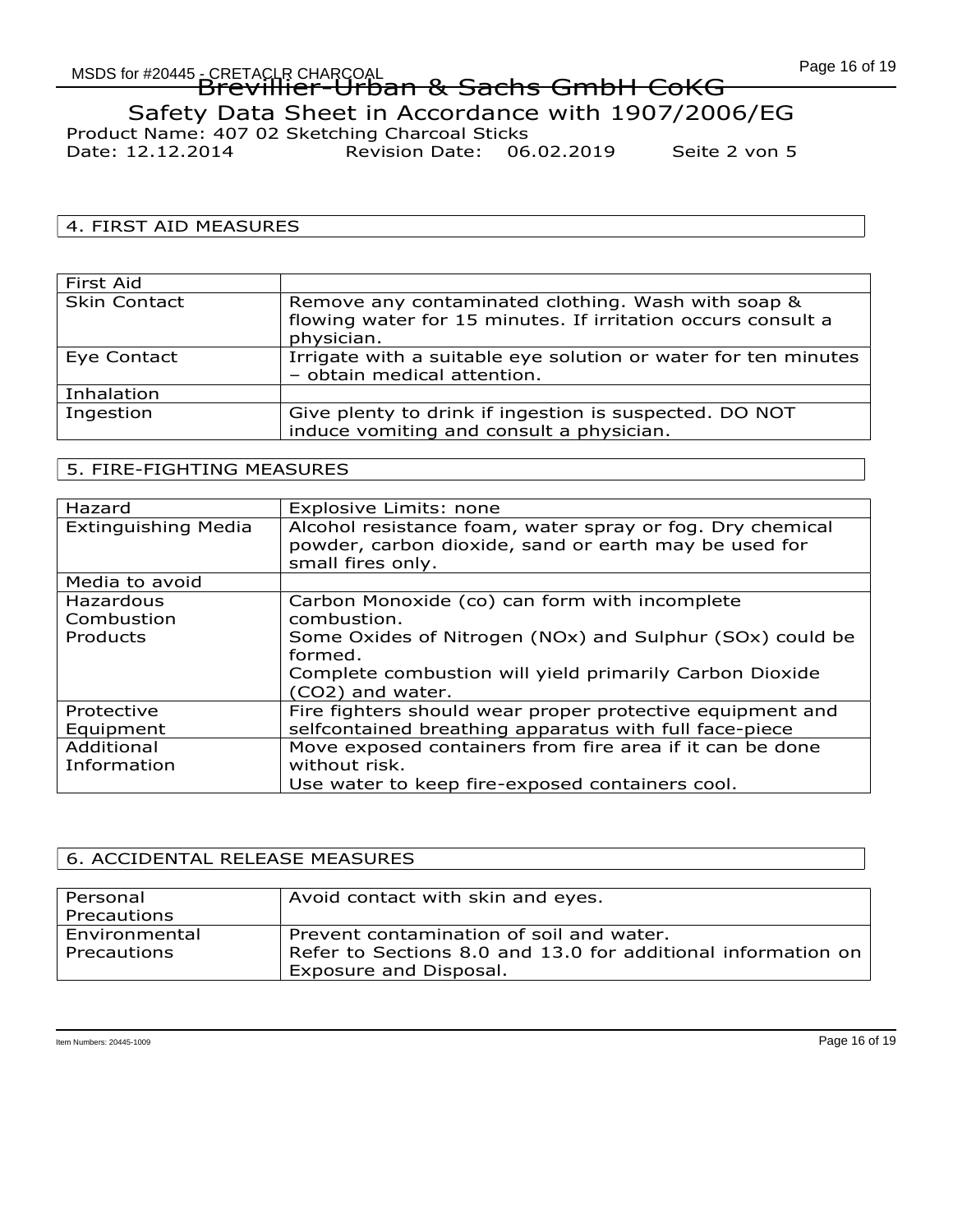# Page 17 of 19<br>MSDS for #20445 - CRETACLR CHARCOAL COMPANY COMPUTER CHARGOAL EREIAUR CHARGOAL<br>Brevillier-Urban & Sachs GmbH CoKG Safety Data Sheet in Accordance with 1907/2006/EG Product Name: 407 02 Sketching Charcoal Sticks Date: 12.12.2014 Revision Date: 06.02.2019 Seite 3 von 5

# 7. HANDLING AND STORAGE

| Handling | Avoid contact with eyes, skin and clothing, avoid ingestion<br>and inhalation.                                                  |
|----------|---------------------------------------------------------------------------------------------------------------------------------|
| Storage  | Keep away from direct sunlight and other sources of heat.<br>Keep away from oxidizing agents. Do not smoke in storage<br>areas. |
| Product  | Do not empty into drains.<br>Store at 25° C under dry conditions.                                                               |

# 8. EXPOSURE CONTROLS/PERSONAL PROTECTION

| <b>Exposure Limit</b>      | Not available                                 |
|----------------------------|-----------------------------------------------|
| Values                     |                                               |
| Exposure control           | Not available                                 |
| <b>Personal Protection</b> |                                               |
| <b>Hand Protection</b>     |                                               |
| Eye Protection             |                                               |
| <b>Skin Protection</b>     |                                               |
| Additional                 | Do not permit smoking whilst product is used. |
| Environmental              | See Section 12 for detailed information       |
| Exposure                   |                                               |

#### 9. PHYSIKAL AND CHEMICAL PROPERTIES

| <b>Odour Ethereal</b>       | Solid                                        |
|-----------------------------|----------------------------------------------|
| Appearance                  |                                              |
| Colour                      | <b>Black</b>                                 |
| Ph Value                    | Not applicable                               |
| Boiling Point / Range       | Not applicable                               |
| Flash Point                 | Not applicable                               |
| Auto-ignition               |                                              |
| <b>Explosive Properties</b> | This preparation is not considered explosive |
| <b>Explosive Limits:</b>    | Not applicable                               |
| Vapour Pressure             | <b>None</b>                                  |
| <b>Relative Density</b>     |                                              |
| Solubility                  | dispersible                                  |
| <b>Viscosity</b>            | Not applicable                               |
| <b>Water Solubility</b>     | dispersible                                  |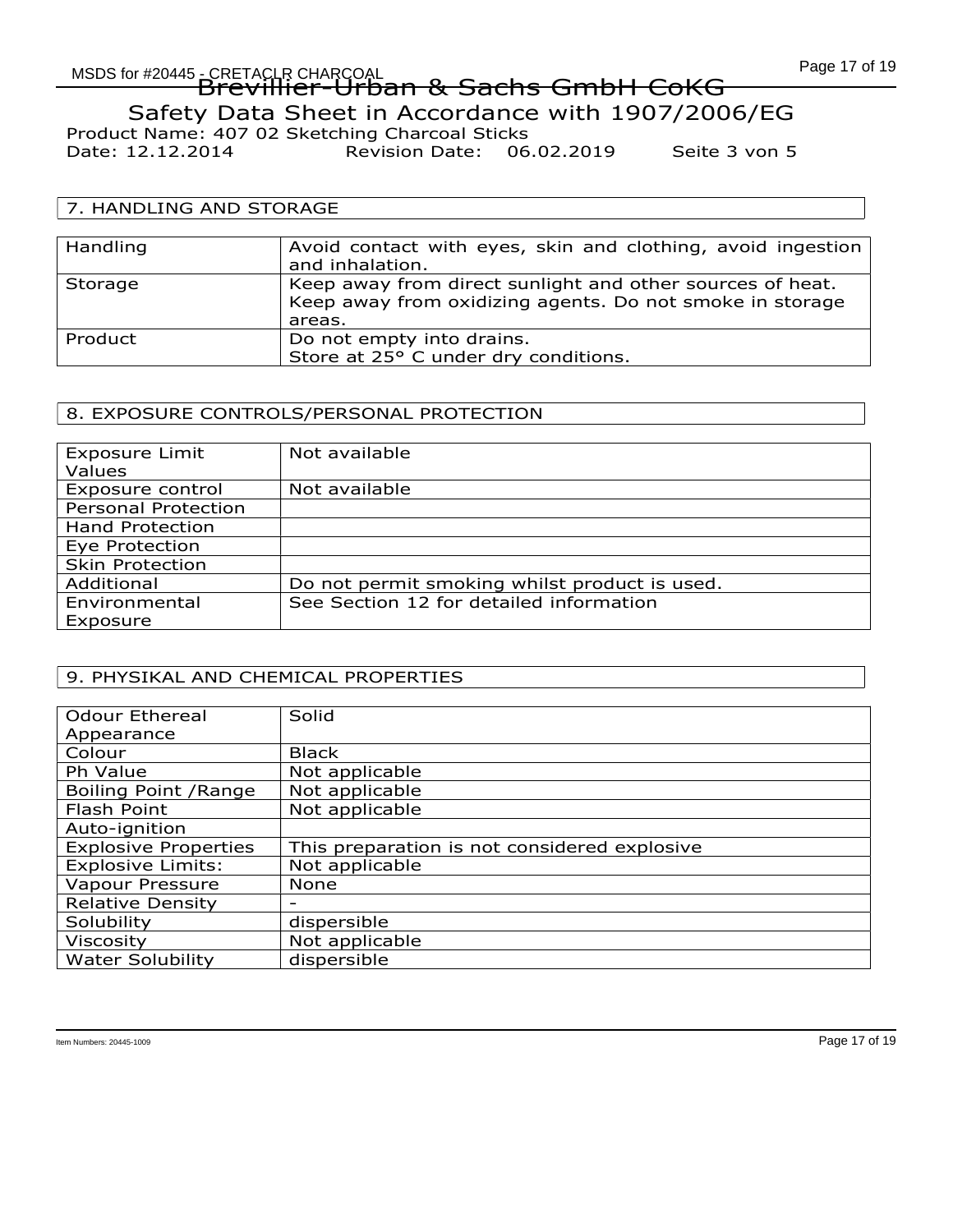# Page 18 of 19<br>MSDS for #20445 - CRETACLR CHARCOAL And COMPUTED CONTROLLED PAGE 11 OF NACH EREIAUR CHARGOAL<br>Brevillier-Urban & Sachs GmbH CoKG Safety Data Sheet in Accordance with 1907/2006/EG Product Name: 407 02 Sketching Charcoal Sticks

Date: 12.12.2014 Revision Date: 06.02.2019 Seite 4 von 5

### 10. STABILITY AND REACTIVITY

| Conditions to Avoid | Considered a Stable Product.                              |
|---------------------|-----------------------------------------------------------|
| Materials to Avoid  | Can also react with acid chlorides, acid anhydrides.      |
| Hazardous           | May give of irritant / toxic fumes if involved in a fire. |
| Decomposition       | Primarily forms oxides of carbon during combustion.       |

# 11. TOXIOLOGICAL INFORMATION

| <b>Acute Effects</b> | Eyes may cause Lacrimation, Redness, Pain, Blurred Vision<br>Ingestion may cause abdominal Pain, Sore Throat,<br>Drowsiness, Headache |
|----------------------|---------------------------------------------------------------------------------------------------------------------------------------|
| Target Organ Effects | Sensitisation allergic skin reaction / dermatitis could occur<br>with misuse of this preparation.                                     |

# 12. ECOLOGICAL INFORMATION

| Eco toxicity          | Not applicable |
|-----------------------|----------------|
| Mobility              | Not applicable |
| Persistence and       | Biodegradable  |
| Degradability         |                |
| Bio accumulative      | Not applicable |
| potential             |                |
| Other Adverse effects | Not applicable |

#### 13. DISPOSAL CONSIDERATIONS

Dispose of spilled material and containers in accordance with State and Local regulations for waste. State or Local regulations are complex and subject to change so should be consulted by the owner of the waste prior to disposal.

#### 14. TRANSPORT INFORMATION

| ' UN No:        |                                                         |
|-----------------|---------------------------------------------------------|
| Proper Shipping |                                                         |
| Name:           |                                                         |
| ADR, IATA, IMDG | Not classified as dangerous in the meaning of transport |